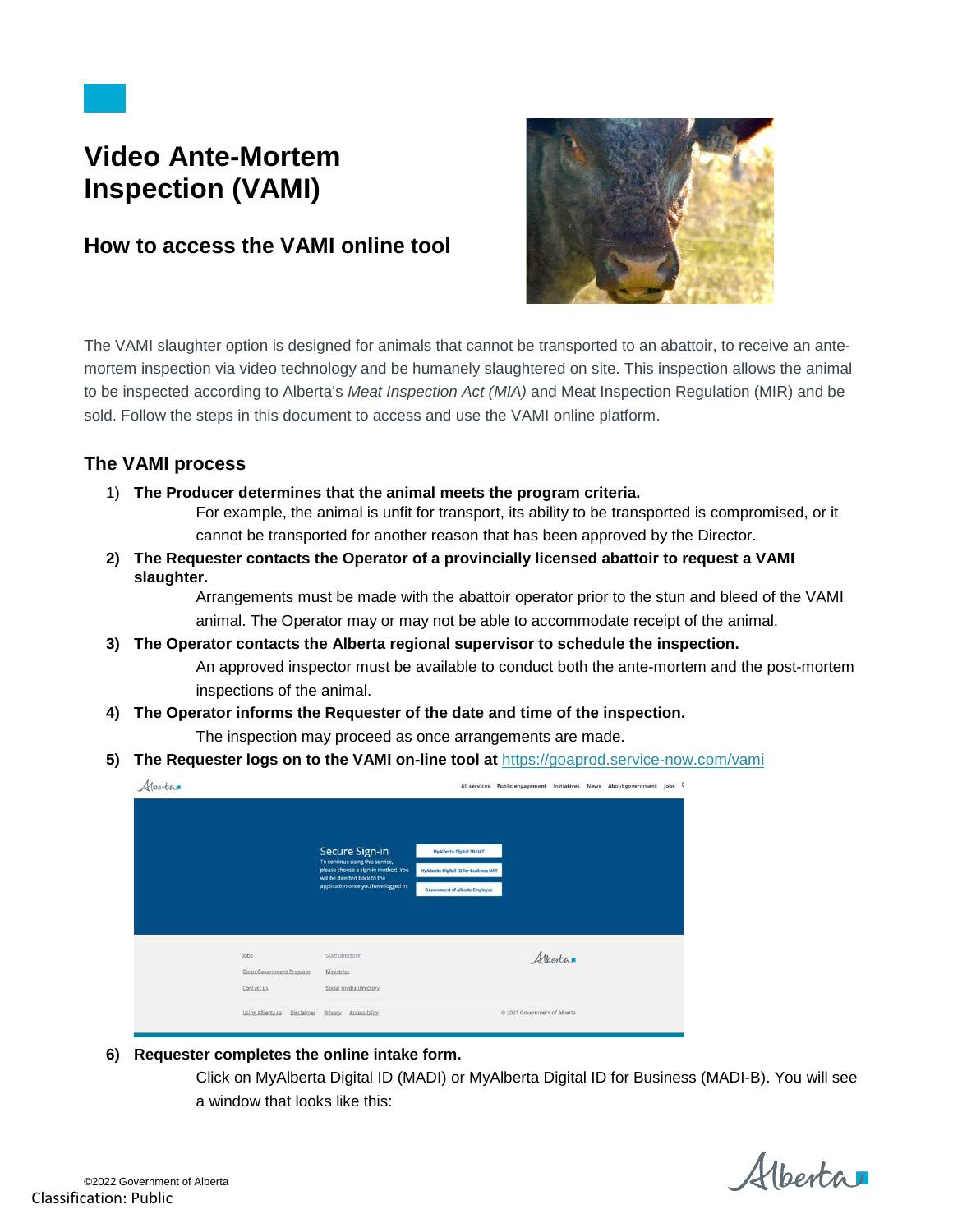|                                        |                               |                                                                                                                                                                                                                                                              | O comment disconters <b>Ba</b> country ris-                                                     |
|----------------------------------------|-------------------------------|--------------------------------------------------------------------------------------------------------------------------------------------------------------------------------------------------------------------------------------------------------------|-------------------------------------------------------------------------------------------------|
| <b>MyAlberta</b><br>Available services | Privacy and security About us |                                                                                                                                                                                                                                                              | Sign in<br><b>Create account</b>                                                                |
|                                        |                               | Sign in<br>Animalproducerowner<br>Password<br>----------------<br>$\bullet$<br><b>Next</b><br>Eorgot your username or password?<br>Terms of Use<br>New here?<br>Sign up for MyAlberta Digital ID and access<br>government services online.<br>Create account |                                                                                                 |
| Albertan                               |                               |                                                                                                                                                                                                                                                              | C Common questions<br>Contactus<br>C 1995 - 2021 Government of Alberta Copyright and Disclaimer |

**Fill in the username and password for the MADI / MADI-B account.** If you do not have an account, you can apply for a basic account on the spot. The VAMI home page will look like this:

| Albertan |                                                                                                         | Test Producer Owner V |
|----------|---------------------------------------------------------------------------------------------------------|-----------------------|
| Requests |                                                                                                         |                       |
|          | <b>Video Ante-Mortem Inspection</b>                                                                     |                       |
|          |                                                                                                         |                       |
|          | <b>Test</b>                                                                                             |                       |
|          |                                                                                                         |                       |
|          | Video Ante-Mortem Inspection Request<br><sup>(B)</sup><br>Create a video ante-mortem inspection request |                       |
|          | Learn More >                                                                                            |                       |
|          | Requests                                                                                                |                       |
|          | 1452544 Alberta Ltd O/A Pure Country Meats<br>VAMI0001026 - Closed - - - a day ago                      |                       |
|          | Cluny Red Meat<br>VAMI0001024 - Closed - - - 8d ago                                                     |                       |
|          | 1452544 Alberta Ltd O/A Pure Country Meats<br>VAMI0001021 - Cancelled - - - 14d ago                     |                       |

Requester fills in answers to the form. Some fields are mandatory and marked with a red asterisk. The form cannot be submitted with mandatory information missing.

#### **7) The Requester takes a video of the animal.**

When the Requester clicks on the "attach video" icon, they have the option to attach a video from their storage/gallery or to take the video directly with their camera.

The Requester can attach additional video or photos if necessary.

#### **8) Inspector views the video.**

The video must clearly demonstrate the reason that the animal cannot be transported to an abattoir and why VAMI is necessary.

If more information is required, the Inspector will contact (via phone) the Requester to discuss what is needed prior to making an inspection decision.

#### **9) Inspector notifies the Requester of the VAMI of the outcome.**

There are three possible outcomes to the inspection:

Alberta